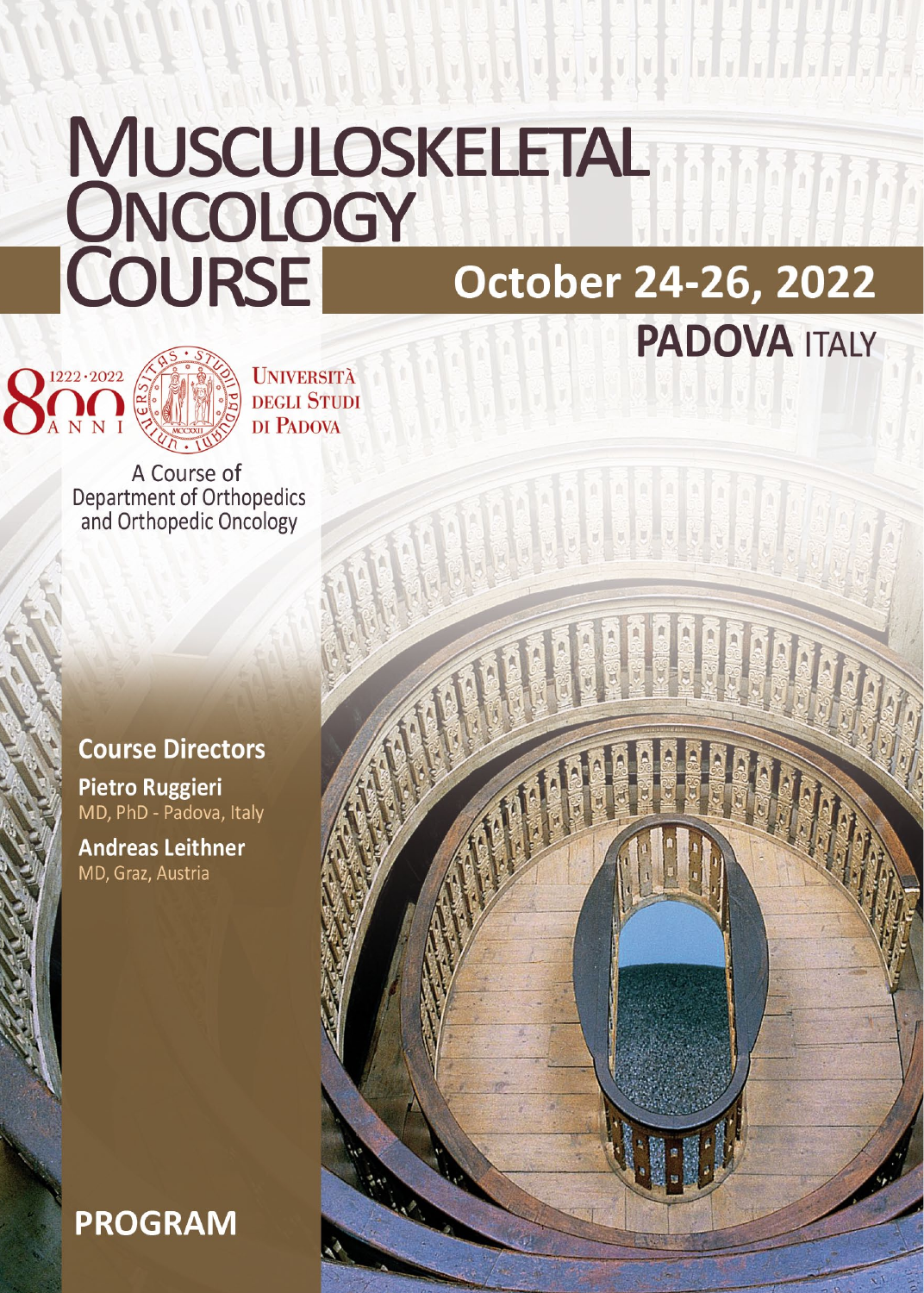## **MUSCULOSKELETAL ONCOLOGY COURSE**



**UNIVERSITÀ DEGLI STUDI** DI PADOVA

#### **October 24-26 2022 PADOVA, ITALY**

*This is the fifth edition of the Musculoskeletal Oncology Course of the University of Padova. It has been organized by the Department of Orthopedics and Orthopedic Oncology of the University of Padova in close cooperation with the other Universities of the International Faculty. Based on a few years experience of some faculty members with other Oncology Courses, such as the Moffitt Cancer Center Course, the Rizzoli Course, the Oxford Course and the European Course of Budapest Semmelweis University, our Course is aimed to offer a review and update of the knowledge in musculoskeletal oncology and more specifically to provide basic information on clinical features, imaging, pathology and principles of treatment of the bone and soft tissues tumors and pseudotumoral lesions. It is a short but comprehensive Course, addressed to residents and young doctors (orthopedic surgeons, radiologists, pathologist and medical oncologists) who are wishing to start their activity or are already involved in the field of musculoskeletal oncology, in order to refresh or widen their knowledge. This Course is designed to be fairly interactive, with wide space dedicated to case discussion and questions. Our faculty includes very prestigious names in musculoskeletal oncology, with different specialties represented: orthopedic surgery of course, as well as pathology, radiology and medical oncology.* 

*We hope that this Course will be both useful and pleasant for all participants.*

*The Course Directors: Pietro Ruggieri & Andreas Leithner*

*Scientific Secretary and Secretary of the Scientific Center for Research on Musculoskeletal Tumors "Mario Mercuri" of University of Padova: Dr. Anna Breda*

## **Faculty**

**COURSE DIRECTORS Pietro Ruggieri**, MD, PhD *– Padova, Italy* **Andreas Leithner**, MD *– Graz, Austria*

**Andrea Angelini**, MD, PhD *– Padova, Italy* **Antonella Brunello**, MD, PhD *– Padova, Italy* **Maria Chiara Cerchiaro**, MD *– Padova, Italy* **Marco Cianchetti**, MD *– Trento, Italy* **Angelo Paolo Dei Tos**, MD *– Padova, Italy* **Francis Hornicek**, MD, PhD *– Boston, MA, USA* **Andreas Leithner**, MD *– Graz, Austria* **Douglas G. Letson**, MD *– Tampa, FL, USA* **Giulio Maccauro**, MD, PhD *– Roma, Italy* **Eduardo Ortiz-Cruz**, MD *– Madrid, Spain* **Elisa Pagliarini**, MD *– Padova, Italy* **Elisa Pala**, MD PhD *– Padova, Italy* **Panayiotis Papagelopoulos**, MD *– Athens, Greece* **Michele Piazza**, MD *– Padova, Italy* **Cesare Tiengo**, MD, PhD *– Padova, Italy* **Giulia Trovarelli**, MD PhD *– Padova, Italy*

## **Special Guests**

**Ivan Bohacek**, MD *– Zagreb, Croatia* **Giorgi Loria**, MD *– Tbilisi, Georgia*

## **Under the auspicies of**





**International Society Of Limb Salvage**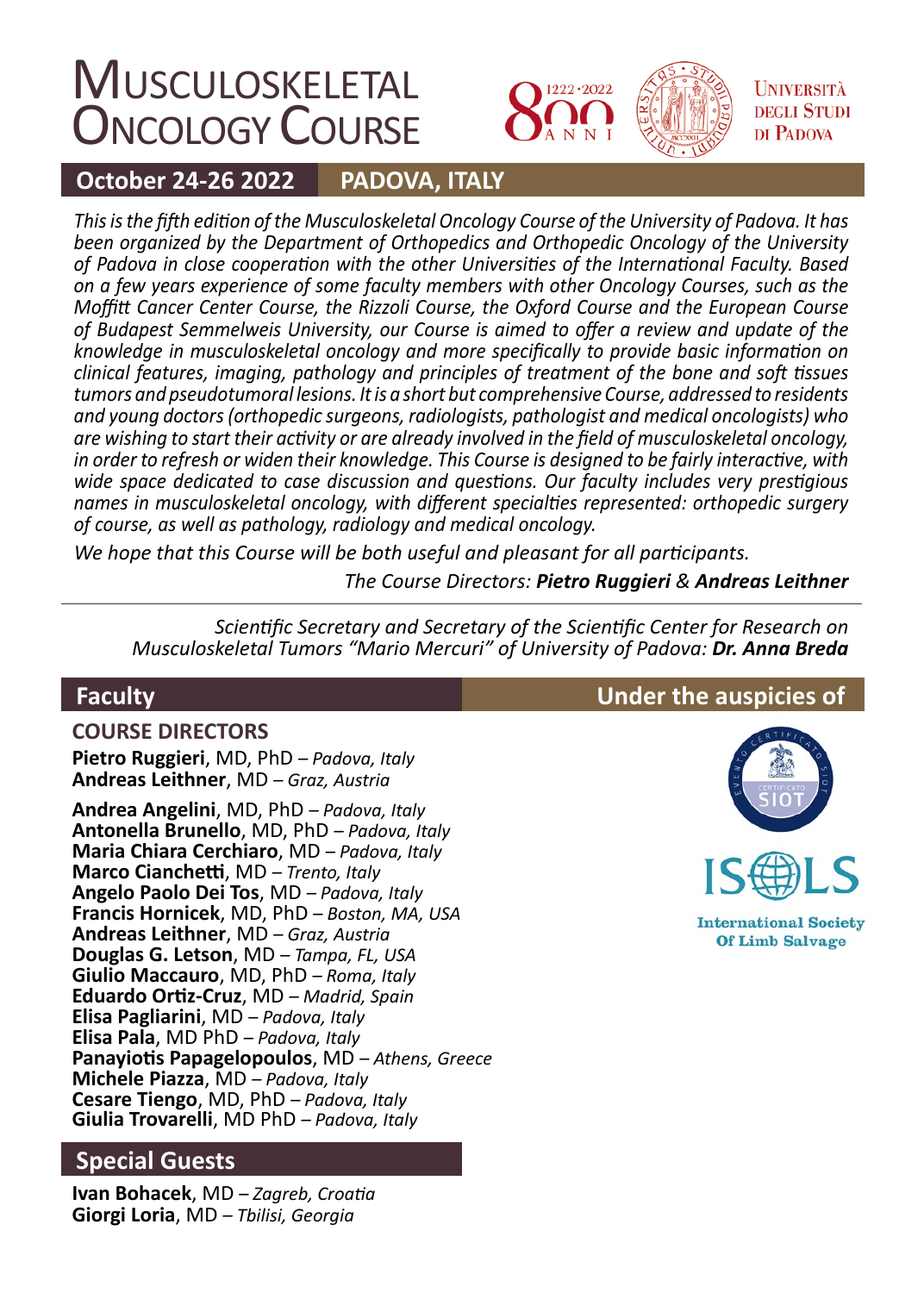## 12:00-13:00 Registration / Check-In & Coffee

13:00-13:15 Welcome **Pietro Ruggieri**, *MD*, *PhD*; **Andreas Leithner**, *MD*

#### **Block 1. General Principles**

*Moderator:* **Douglas G. Letson**, *MD*

- 13:15-13:25 MOC Courses over the World **Douglas G. Letson**, *MD*
- 13:25-13:45 Staging of Musculoskeletal Tumors and Surgical Margins **Pietro Ruggieri**, *MD*, *PhD*
- 13:45-14:05 Principles of Bone Tumor Pathology **Angelo Paolo Dei Tos**, *MD*
- 14:05-14:25 Biopsy Techniques **Andreas Leithner**, *MD*
- **14:25-15:30** *Lunch*

**Monday**

#### **Block 2. Tumor-like Lesions and Benign Bone Tumors**

*Moderator:* **Andrea Angelini**, *MD*, *PhD*

- 15:30-15:45 Leave me alone lesions: Histiocytic Fibroma, Fibrous Dysplasia, Eosinophylic granuloma, Unicameral Bone Cyst **Pietro Ruggieri**, *MD*, *PhD*
- 15:45-16:00 Giant cell Tumor of Bone **Elisa Pala**, *MD*, *PhD*
- 16:00-16:15 Osteoid Osteoma, Osteoblastoma, Aneurysmal Bone Cyst, **Andreas Leithner**, *MD*
- 16:15-16:30 Enchondroma, Osteochondroma, Chondroblastoma **Giulia Trovarelli**, *MD*, *PhD*
- 16:30-17:00 Case Presentations: Benign Lesions

*Moderator:* **Francis Hornicek**, *MD*, *PhD*

**Andreas Leithner**, *MD*; **Maria Chiara Cerchiaro**, *MD*; **Giulia Trovarelli**, *MD*, *PhD*

## **17:00-17:30** *Coffee Break*

## **MUSCULOSKELETAL** ONCOLOGY COURSE **October 24, 2022**

 $\bigcap$  1222 - 2022

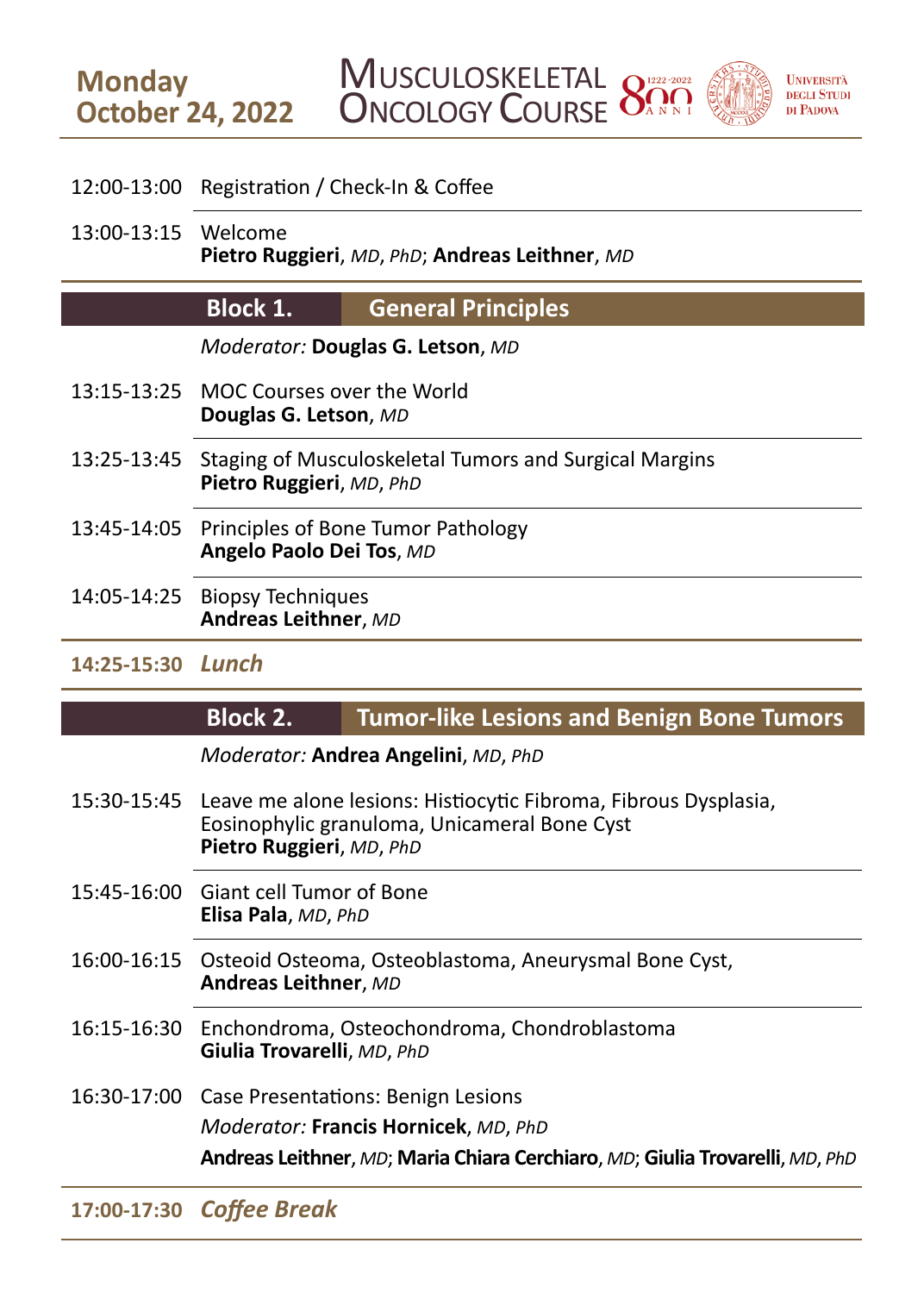**MUSCULOSKELETAL ONCOLOGY COURSE** 





|             | <b>Block 3.</b>                                                            | <b>Primary Malignant Bone Tumor</b>                                         |
|-------------|----------------------------------------------------------------------------|-----------------------------------------------------------------------------|
|             | Moderator: Pietro Ruggieri, MD, PhD                                        |                                                                             |
| 17:30-17:45 | <b>Malignant Bone Forming Tumors</b><br>Andrea Angelini, MD, PhD           |                                                                             |
| 17:45-18:00 | Malignant Cartilage Forming Tumors<br>Douglas G. Letson, MD                |                                                                             |
| 18:00-18:15 | Small Round Blue Cell Tumors of Bone<br>Panayiotis Papagelopoulos, MD, PhD |                                                                             |
|             | 18:15-18:45 Case Presentations                                             |                                                                             |
|             | Moderator: Douglas G. Letson, MD                                           |                                                                             |
|             |                                                                            | <b>Francis Hornicek, MD, PhD; Elisa Pala, MD, PhD; Elisa Pagliarini, MD</b> |
|             |                                                                            |                                                                             |

20:30 *Faculty Dinner*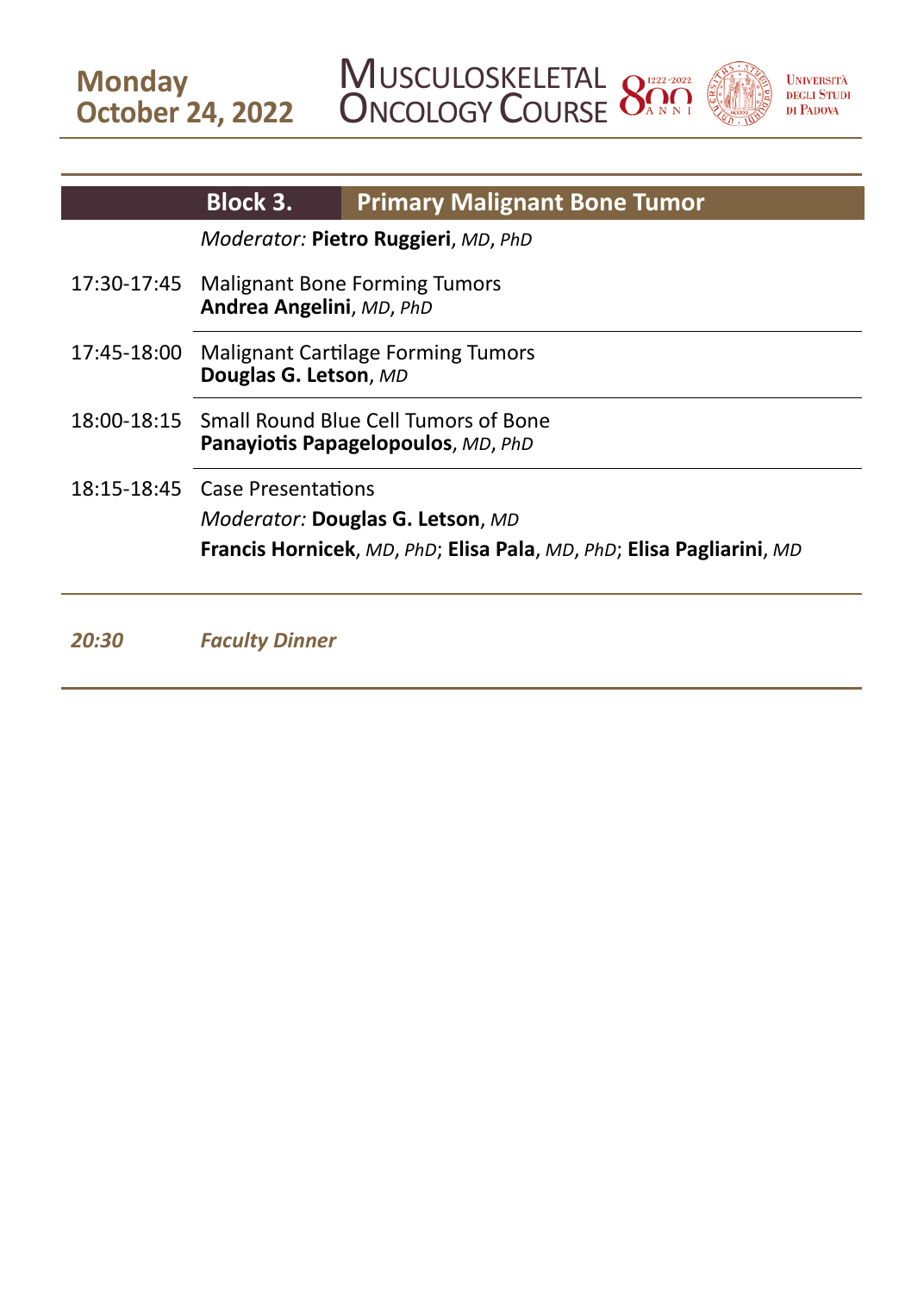**Tuesday October 25, 2022** **MUSCULOSKELETAL ONCOLOGY COURSE** 





|                   | <b>Block 4.</b>                                                                                 | <b>Soft Tissue Tumors, Bone Metastases</b><br>& Metabolic Bone Disease |  |
|-------------------|-------------------------------------------------------------------------------------------------|------------------------------------------------------------------------|--|
|                   | Moderator: Panayiotis Papagelopoulos, MD, PhD                                                   |                                                                        |  |
| 08:30-08:50       | Principles of Soft Tissue Tumors Pathology<br>Angelo Paolo Dei Tos, MD                          |                                                                        |  |
| 08:50-09:10       | Benign Soft Tissue Tumors: diagnosis and treatment<br>Panayiotis Papagelopoulos, MD, PhD        |                                                                        |  |
| 09:10-09:30       | Malignant Soft Tissue Tumors: diagnosis and treatment<br>Francis Hornicek, MD, PhD              |                                                                        |  |
| 09:30-10:00       | <b>Coffee Break</b>                                                                             |                                                                        |  |
|                   | Moderator: Francis Hornicek, MD, PhD                                                            |                                                                        |  |
| 10:00-10:20       | Metastatic Tumors of Bone: diagnosis and principles of treatment<br>Andreas Leithner, MD        |                                                                        |  |
|                   | 10:20-10:40 Metabolic bone disease<br>Douglas G. Letson, MD                                     |                                                                        |  |
|                   | 10:40-11:40 Case presentations                                                                  |                                                                        |  |
|                   | Moderator: Francis Hornicek, MD, PhD                                                            |                                                                        |  |
|                   | Elisa Pagliarini, MD                                                                            | Douglas G. Letson, MD; Elisa Pala, MD, PhD; Andrea Angelini, MD, PhD;  |  |
| 11:45-13:00 Lunch |                                                                                                 |                                                                        |  |
|                   | Moderator: Eduardo Ortiz-Cruz, MD                                                               |                                                                        |  |
| 13:00-13:20       | Techniques of plastic surgery in musculoskeletal oncology<br>Cesare Tiengo, MD, PhD             |                                                                        |  |
| 13:20-13:40       | Vascular reconstructions in Musculoskeletal Oncology<br>Michele Piazza, MD                      |                                                                        |  |
|                   | 13:40-14:00 Oncologic Surgery in elderly patients<br>Giulio Maccauro, MD, PhD                   |                                                                        |  |
|                   | 14:00-14:20 Multidisciplinarity: a need in modern orthopedic oncology<br>Eduardo Ortiz-Cruz, MD |                                                                        |  |
| 19:30             | Meeting point: Lobby of the Hotel for transfer to the dinner                                    |                                                                        |  |
| 20:30             | <b>Social Dinner</b>                                                                            |                                                                        |  |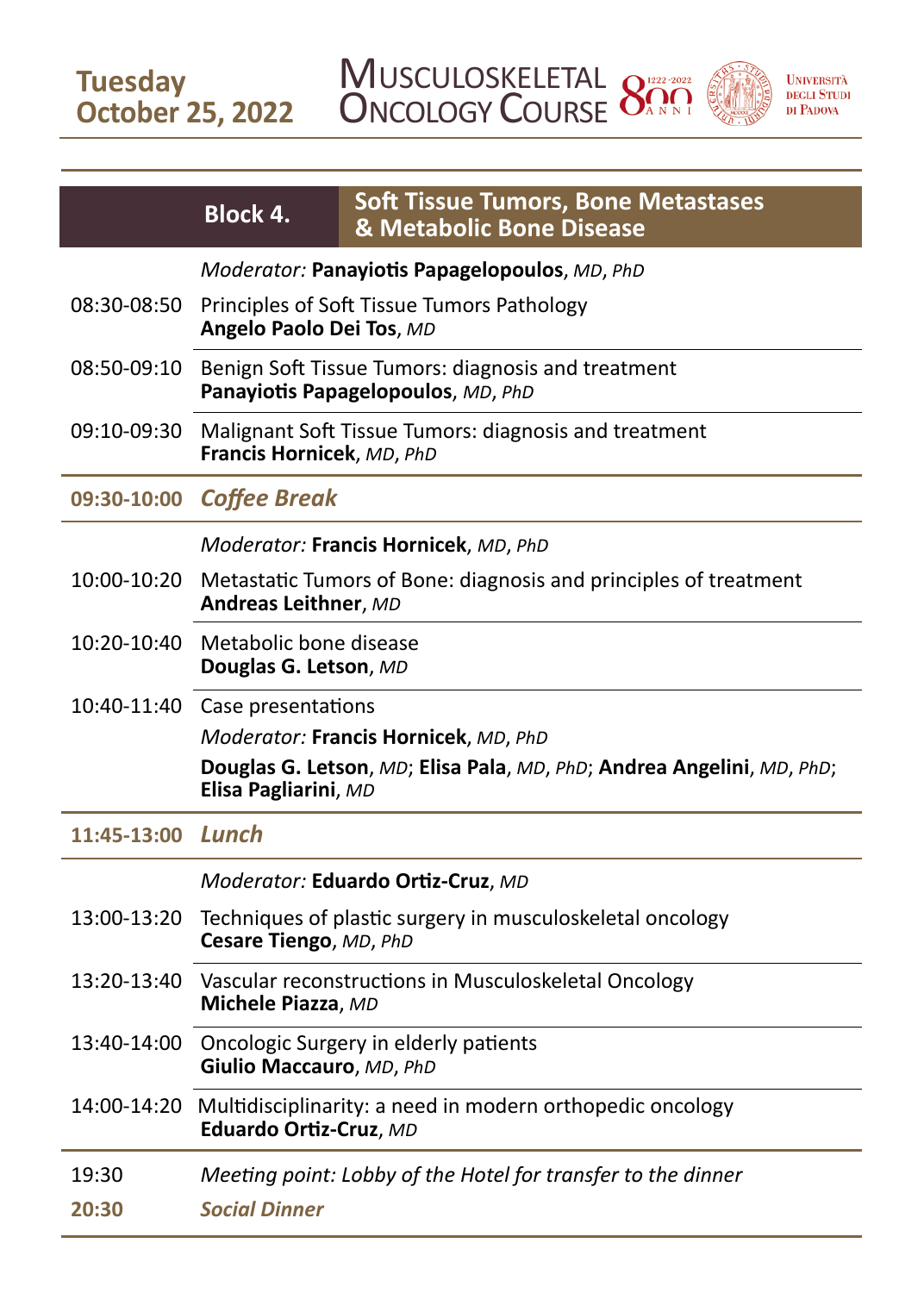